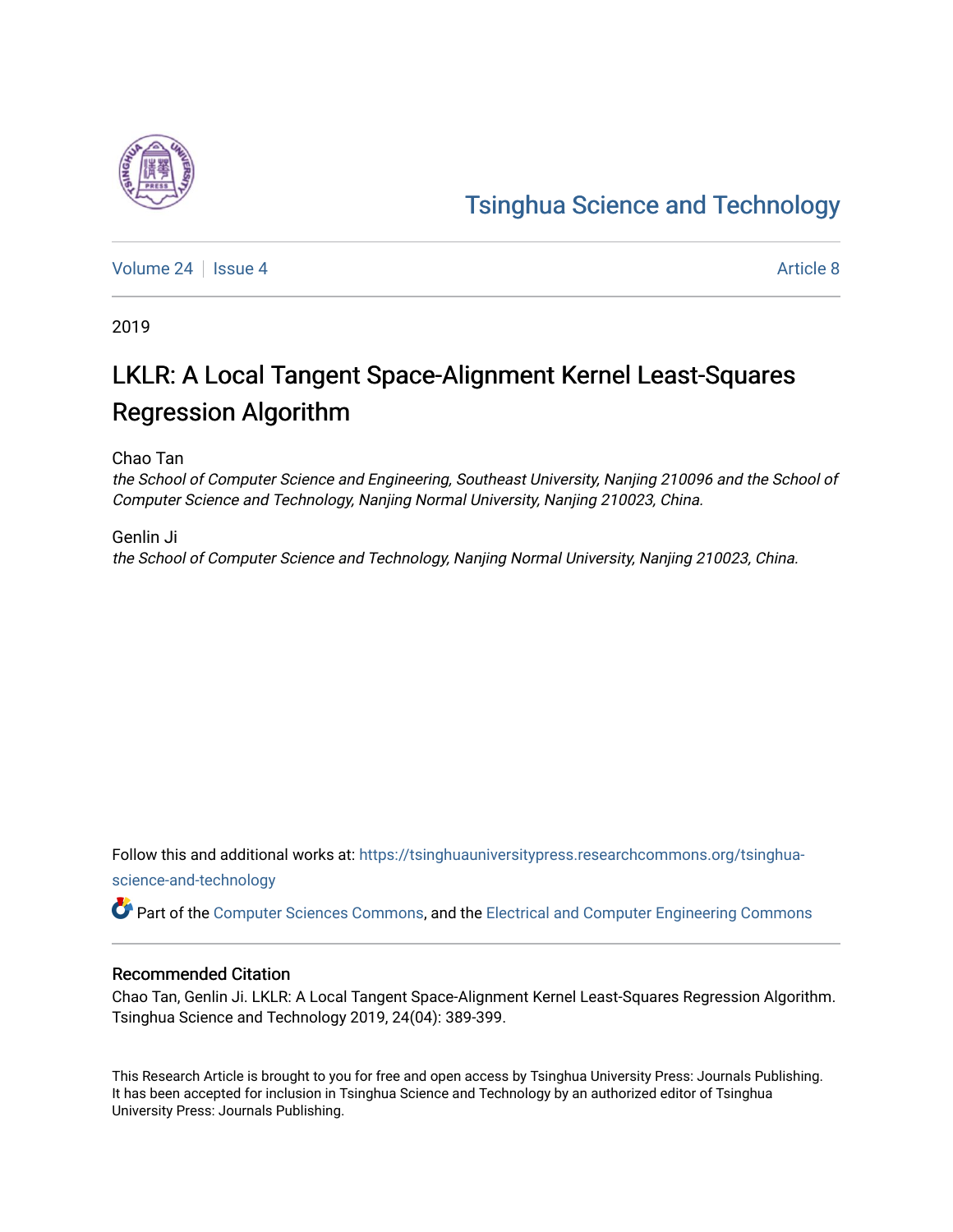TSINGHUA SCIENCE AND TECHNOLOGY ISSNll1007-0214 03/11 pp389–399 DOI: 10.26599/TST.2018.9010120 Volume 24, Number 4, August 2019

# LKLR: A Local Tangent Space-Alignment Kernel Least-Squares Regression Algorithm

#### Chao Tan\* and Genlin Ji

Abstract: In the fields of machine learning and data mining, label learning is a nascent area of research, and within this paradigm, there is much room for improving multi-label manifold learning algorithms for high-dimensional data. Thus far, researchers have experimented with mapping relationships from the feature space to the traditional logical label space (using neighbors in the label space, for example, to predict logical label vectors from the feature space's manifold structure). Here we combine the feature manifold's and label space's local topological structures to reconstruct the label manifold. To achieve this, we use a nonlinear manifold learning algorithm to transform the local topological structure from the feature space to the label space. Our algorithm adopts a regularized leastsquares kernel method to realize the reconstruction process, employing an optimization function to find the best solution. Extensive experiments show that our algorithm significantly improves multi-label manifold learning in terms of learning accuracy and time complexity.

Key words: multi-label manifold learning; local topological structure; regularized least squares kernel method

#### 1 Introduction

Multi-Label Learning (MLL) is a flourishing topic in machine learning and data mining research; essentially, this learning process works by mapping an instance and then assigning a label<sup>[1]</sup>. In the existing learning paradigm, there are two primary patterns of label assignment: (1) a single label is assigned to one instance; (2) multiple labels are assigned to one instance. Single-Label Learning (SLL) assumes that all the examples in a training set are labeled following the first pattern.  $MLL^{[2]}$  allows training instances to be labeled following the second pattern. A benefit of MLL is that it can handle ambiguous situations when an instance belongs to multiple classes (labels).

Although many problems with label uncertainty can be processed using MLL, it is often unsuitable for practical applications where the degree of a label's importance is globally distributed. To address this issue, some machine learning researchers recently proposed a new learning paradigm named Label Distribution Learning  $(LDL)^{[3]}$ . Label distribution covers a certain number of labels, representing the extent to which each label can describe an instance. LDL is a more general learning framework that includes SLL and MLL for special conditions. In LDL, each instance is not associated with one or a group of labels but is associated with a label distribution. A label distribution covers all possible labels and gives an explicit degree of the instance described by each label. Under this definition, traditional SLL and MLL can be seen as special cases of LDL. There are many datasets with label distribution information in the real world, and whenever label distribution information is incomplete, a complete label distribution can be generated using prior knowledge or machine learning methods. Thus, researchers explore LDL as a new machine learning paradigm that is more generalized than the traditional learning paradigm, with the understanding that it could

Chao Tan is with the School of Computer Science and Engineering, Southeast University, Nanjing 210096 and the School of Computer Science and Technology, Nanjing Normal University, Nanjing 210023, China. E-mail: 101101451@seu.edu.cn.

Genlin Ji is with the School of Computer Science and Technology, Nanjing Normal University, Nanjing 210023, China. E-mail: glji@njnu.edu.cn.

To whom correspondence should be addressed. Manuscript received: 2018-07-09; accepted: 2018-09-01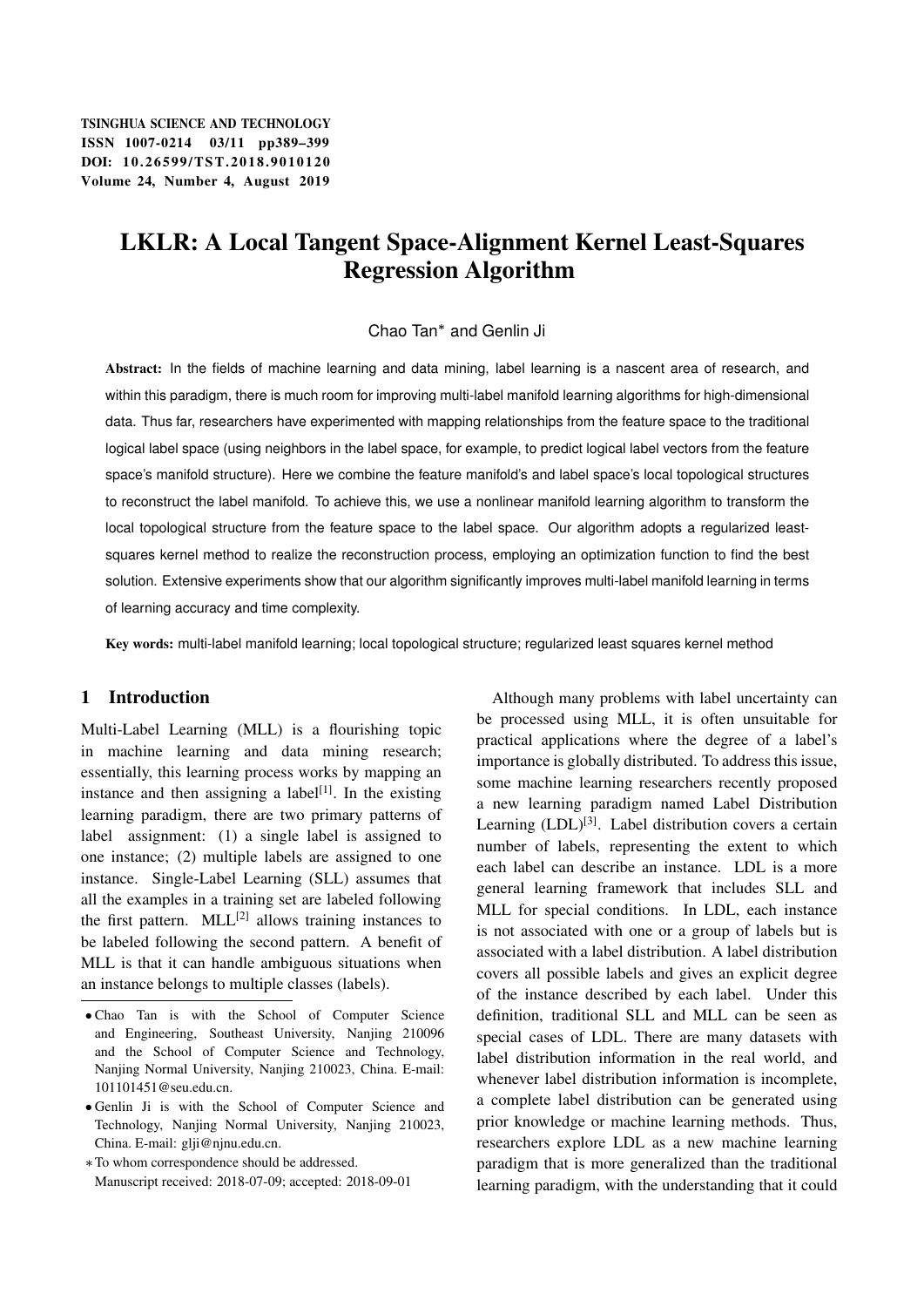have broader applications.

The traditional label space spanned by label vector  $y_i$  is logical, and  $y_i$ 's elements can be seen as logical labels. To study the label manifold, the label space should be extended to a Euclidean space. Each dimension in the space corresponds to one label in  $Y$ , while the value is extended from a logical value to a real value. Such labels are called numerical labels, which carry more semantic information and describe the instances more completely than logical labels. However, label manifolds are not explicitly provided in training examples.

The relationship between feature and label manifolds does not embed or reduce dimensionality. Instead, the manifolds share the local topological structure in two different spaces, based on the smoothness assumption. This approach leads to problems regarding how to use label information in the label manifold space to instruct unsupervised manifold learning methods, so that the supervised information in the label manifold space can improve feature extraction accuracy; to make the feature manifold and label manifold learning guide and promote each other; and to accelerate the entire algorithm's convergence and improve the result's accuracy.

To solve these problems, Hou et al.<sup>[4]</sup> proposed representing the feature manifold with a graph and approximating it with overlapping patches in local linear neighborhoods. The edge weights in each patch are solved by a least-squares planning procedure. Then the label manifold and the transferred local topological structure are reconstructed from the feature manifold and existing logic labels. A quadratic programming method is used to realize the reconstruction process. The label manifold has three advantages. First, it helps to use the correlation between the labels by transferring the topological structure from feature space based on the smoothness assumptions. Second, it extends the traditional logical labels to numerical labels, which describe the instances in more detail and increase the likelihood of improving performance. Third, it helps make more complex decisions based on numerical labels, because the value of a numerical label indicates the label's relative importance.

To study the label manifold, we extend the label space to a Euclidean space. According to the smoothness assumption, the local topological structure can be shared between the feature and label manifolds. In this paper, we propose a new algorithm (using a feature-extraction method to align the tangent space of characters) to guide the label manifold's reconstruction while preserving the neighboring structural information. Then, in the Euclidean label space, we study the manifold structure. On the basis of nonlinear manifold learning methods such as the local tangent space alignment learning algorithm, we transform the local topological structure from the feature space to the label space and obtain the manifold's structure in the label space. This approach has four major advantages: It is easier to learn the spatial structure relationship of high-dimensional samples, find the manifold structure information hidden in high-dimensional streaming big data, guide the label manifold's reconstruction, and preserve the neighborhood structural information.

When extracting features from big data streams, the feature manifold is obtained by overlapping local linear neighborhood blocks via an incremental alignment learning method. The label manifold is obtained from the local topological structure and transformed from the feature manifold and the existing logical labels. Here, we use our algorithm, the Local tangent space-alignment Kernel Least squares Regression (LKLR) method, to achieve reconstruction. Our method's optimization model has a simple kernel transformation form and extracts the manifold structure's characteristics; moreover, it only needs to perform inverse operations on a sparse matrix and has a high computational efficiency.

To solve the above mentioned problems, in this paper, we first use a feature extraction method to guide the reconstruction of label manifold, and then use the LKLR method to process the reconstruction; finally, we achieve the mutual guidance and promotion of feature manifold learning and label manifold learning. The contributions of this paper are as follows:

 We use a feature-extraction method with a tangent space-alignment property to reconstruct the label manifold and preserve the neighborhood structure information in order to better understand the spacestructure relationship of high-dimensional samples.

 We propose an LKLR algorithm to realize the reconstruction process. The method has a simple kernel transformation form that extracts the features of the manifold structure. The method only needs to compute the sparse inverse matrix and has a high computational efficiency.

We employ a kernel matrix by the feature space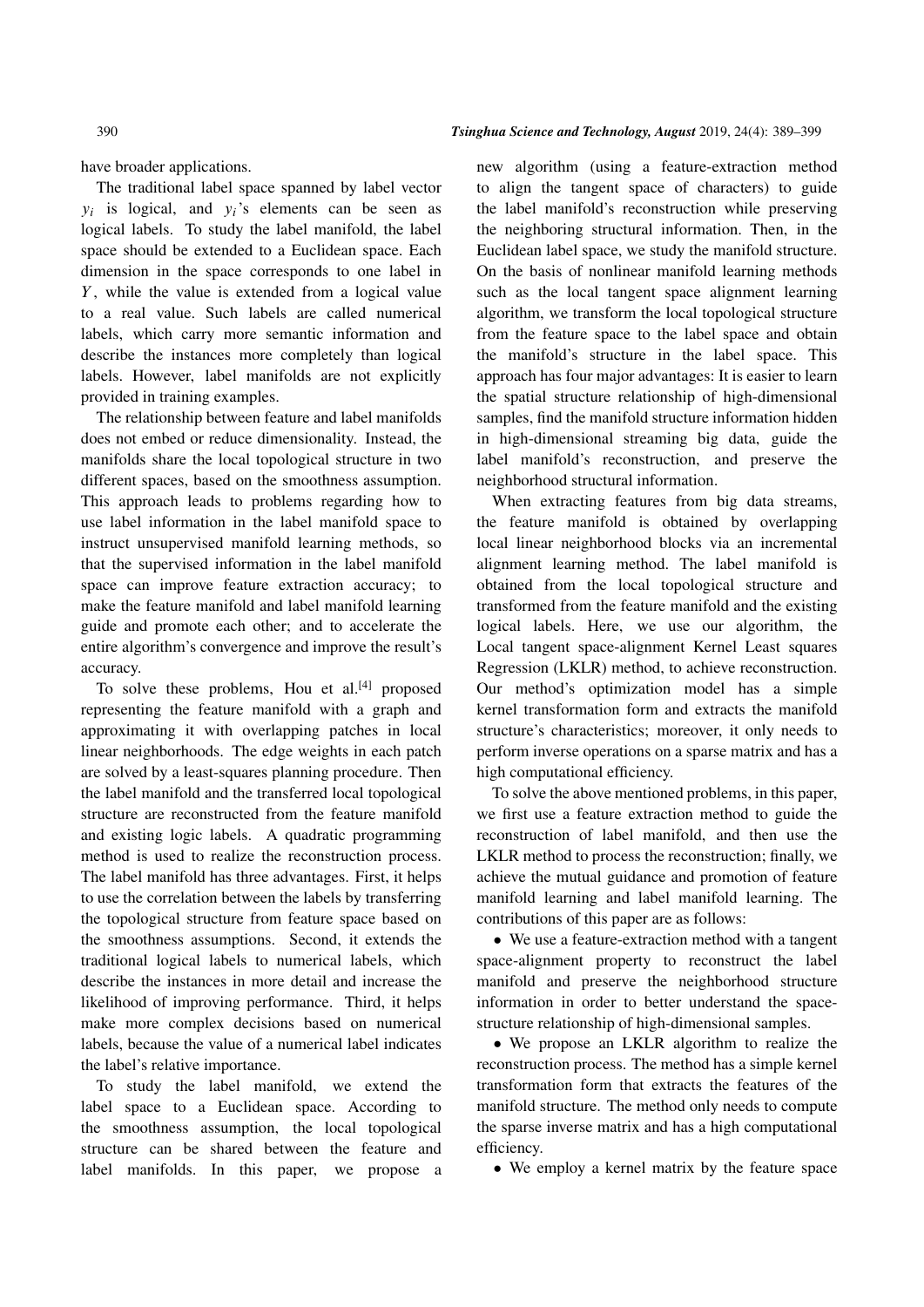spanned in the previous steps. The optimized objective function has a simple kernel-transformation form that extracts manifold structure features combined with the label space in order to predict the multi-label predictive model.

This paper is organized as follows. First, related works are discussed in Section 2. Then, the details of LKLR are provided in Section 3. Next, we report the results of a comparative experiment in Section 4. Finally, Section 5 concludes the paper.

#### 2 Related Work

Existing MLL algorithms can be roughly divided into three categories based on the idea of label relevance order<sup>[5]</sup>. The simplest one is a first-order algorithm that assumes independence among class labels $[6]$ . Then multi-label classification becomes a series of binary classification problems. In contrast, the second-order approach considers the correlation between class label pairs[7], and the higher-order method considers the correlation between label subsets or all class labels<sup>[8]</sup>. Hou et al.<sup>[4]</sup> explored manifolds in label space and treated the labels as numbers. In this case, the label manifold contains more semantic information and is beneficial to the learning process.

Previous works on MLL have transformed the logical label space into a Euclidean label space. In one instance<sup>[9]</sup>, researchers projected the feature and label spaces into a new space and maximized the correlation between the two spaces' projections. This reduced the dimension of the label space, creating a new space mapped from the original label space. However, the Multi-Label Manifold Learning  $(ML<sup>2</sup>)$  algorithm proposed by Hou et al.<sup>[4]</sup> is not characterized by dimensionality reduction, and the label manifold is reconstructed automatically from logical multi-label data. The relationship between the feature and label manifolds avoids embedding or reducing dimensionality. The manifolds are located in two different spaces. According to the smoothness assumption, they only share a local topology structure. Our label manifold reconstruction process is similar to the Local Tangent Space-Alignment (LTSA) manifold learning method $[10]$ , which transfers the local topology from the feature space to the label space.

Belkin et al.<sup>[11]</sup> proposed a semi-supervised learning framework to study how to exploit and combine labeled and unlabeled data. In this framework, the regularized least-squares method is used for optimization. The use of the reproducing kernel Hilbert space provided a theoretical basis for the algorithm's proof. The method naturally extends to new samples and effectively uses unlabeled data, making it suitable for unsupervised and semi-supervised situations. The framework exports kernel-based algorithms for classification and regression. Nivogi $[12]$  then discussed how to incorporate these ideas into geometry based on a kernel regularization framework. There is no similar unified study at present.

Chen et al.<sup>[13]</sup> pointed out that Laplacian support vector machines $\begin{bmatrix} 14 \end{bmatrix}$  and Laplacian regularized least squares $[14]$  lay a solid foundation for the manifold regularization learning framework. However, because of the matrix's high computational cost, most of these optimization algorithms are limited to smallscale problems. In the Laplacian embedded regression framework $[13]$ , the algorithm has a simple form of kernel transformation that extracts the characteristics of the manifold structure and only needs to implement the inverse operation on a sparse matrix, which is more computationally efficient.

Moreover, Qiao et al.<sup>[15]</sup> proposed an adaptive linearized method of multipliers for a regularized optimization problem. This work inspired us to use the Lagrange multiplier method to solve the optimization problem.

In our approach, we use feature vectors (which reflect the feature manifold structure into the label space's loss function), mapping them into the subspace spanned by the overlapped patches after alignment in the tangent space, to better reflect the data manifold and solve the regularized least-squares problem via kernel transformation. Then, our approach transforms the local topological structure from the feature space to the label space to find the best solution of the optimization function, optimize the dimensionality reduction error, and improve system learning efficiency.

#### 3 The Proposed Algorithm: LKLR

#### 3.1 Formulation

The training set for MLL can be expressed as  $D =$  $\{(x_i, y_i)|1 \le i \le n\}$ . Given any instance  $x_i \in \Re^d$ where  $\mathbb{R}^d$  is a d-dimensional manifold space, and logic label  $y_i \in \{+1, -1\}^q$ ,  $\mu_i \in \mathbb{R}^q$  is used to represent the numerical label vector<sup>[4]</sup>. Note that here  $-1$  instead of 0 is used to indicate that the logical label vector is irrelevant to an instance. As in many graph-based learning methods, the topological structure is composed by graph  $G = \langle v, \varepsilon, \omega \rangle$ , where v is the set of vertices,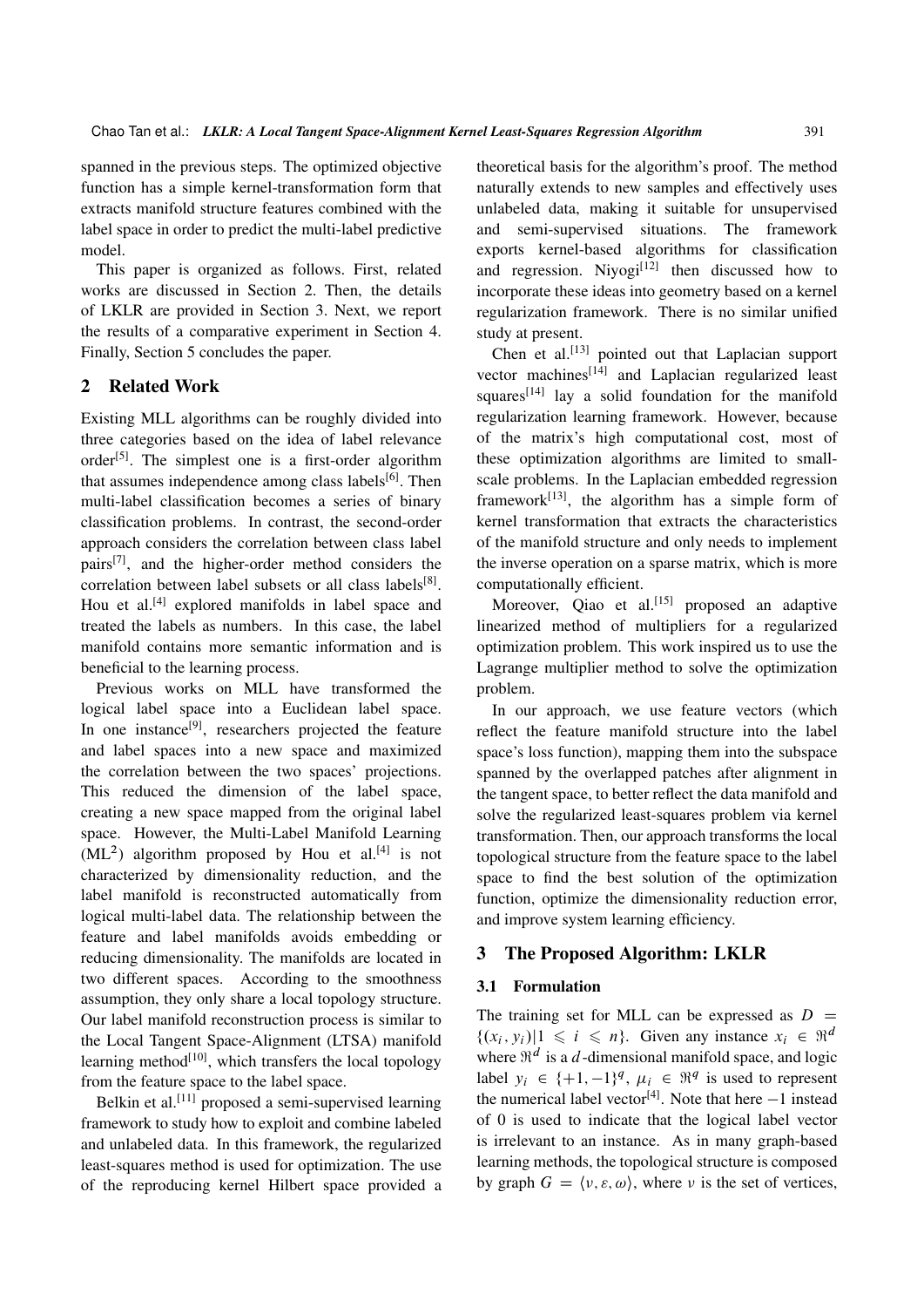and  $\varepsilon$  is a set of edges; each edge  $e_i^j$  $i$  represents the relationship between data  $x_i$  and  $x_j$ , and  $\omega$  is the weight matrix, where each element  $w_i^j$  $i$  indicates the weight of edge  $e_i^j$  $\frac{j}{i}$ .

According to the smoothness assumption, the feature space topological structure is transferred locally to the local numerical label space. To maintain the locality, we must use the local neighborhood information of each point to construct the topological structure. In big data feature extraction, the feature manifold can be obtained by the overlapped local linear neighborhood patches via an alignment learning method $[10]$ . In this paper, we approximate the feature manifold to induce the minimization of the reconstruction error  $E$  to construct the loss function:

$$
E_i = T_i \left( I - \frac{1}{k} e e^{\mathrm{T}} \right) (I - U_i^{\mathrm{T}} U_i)
$$
 (1)

where  $T_i = [t_{i_1}, \ldots, t_{i_k}]$  are the low-dimensional feature vectors of  $X = [x_1, \ldots, x_n]$  in space  $\mathfrak{R}^d$ , I is the unit vector,  $k$  is the nearest neighbor coefficient.  $e$  is an N-dimensional unit column vector, matrix  $U \in \mathbb{R}^{m \times d}$  is an orthonormal basis of the affine subspace,  $U = [U(x_1), \ldots, U(x_n)]^T$ , and  $U_i$  is the optimal low-ranking representation of the matrix  $(X_n \overline{X}_n$ )( $X_n - \overline{X}_n$ )<sup>T</sup> (where  $\overline{X}_n$  is the mean of X).

Then, we convert Eq. (1) to solve the approximate least-squares programming problem:

$$
\min_{T_i} ||E_i||_{\mathrm{F}}^2 = \mathrm{Tr}(T_i R_i R_i^{\mathrm{T}} T_i^{\mathrm{T}})
$$
\n(2)

where Tr is the trace of matrix,  $R_i = (I - \frac{1}{k}ee^{T})(I - \frac{1}{k}ee^{T})$  $U_i^{\rm T} U_i$ ), s.t.  $TT^{\rm T} = I$ .

The optimal solution of Eq. (2) is given by the eigenvectors corresponding to the first  $d$  smallest eigenvalues of  $R_i R_i^{\mathrm{T}}$ .

In the work of Hou et al. $[4]$ , the authors generalized the one-dimensional Support Vector Regressor (SVR) to solve a multidimensional case similar to Multidimensional Support Vector Regressor (MSVR). Additionally, they proposed a regressor based on MSVR by finding regressors  $w$  and  $b$  to minimize the multidimensional regression estimation problem and set an  $L_2$  loss function.

$$
L(w, b) = \frac{1}{2} \sum_{j=1}^{Q} ||w^{j}||^{2} + C_{1} \sum_{i=1}^{l} L_{1}(u_{i}) + C_{2} \sum_{i=1}^{l} \sum_{j=1}^{Q} L_{2}(t_{i}^{j})
$$
(3)

where  $W = [w^1, ..., w^Q], b = [b^1, ..., b^Q]^T, C_1$  and  $C_2$  are penalized coefficients,  $L_1$  and  $L_2$  are horms,  $u_i = ||e_i|| = \sqrt{e_i^{\mathrm{T}} e_i}, e_i^{\mathrm{T}} = y_i^{\mathrm{T}} - \phi(x_i)^{\mathrm{T}} W - b^{\mathrm{T}}$ , and  $t_i^j = y_i^j$  $i^j(\phi(x_i)^{\mathrm{T}}w^j+b^j).$ 

We use the low-rank representation  $U(x_i)$  in Eq. (1) to replace the nonlinear transformation  $\phi(x_i)$ , also known as the feature space in the loss function of Eq. (3).

To yield a single support vector for all dimensions, the  $L_1$  loss function in Eq. (3) is set as the Vapnik  $\varepsilon$ insensitive loss function.

$$
L_1(u) = \begin{cases} 0, & u < \varepsilon; \\ u^2 - 2u\varepsilon + \varepsilon^2, & u \geqslant \varepsilon \end{cases}
$$
 (4)

To make the signs of the numerical and logical labels as similar as possible, the  $L_2$  loss function in Eq. (3) is set as

$$
L_2(t) = -t\sigma(-t) = \begin{cases} 0, & t > 0; \\ -t, & t \le 0 \end{cases}
$$
 (5)

where  $\sigma(-t)$  is an activation function with a value of 0 if  $-t$  is negative, or 1 if otherwise.

To get an optimal solution in Eq.  $(3)$ , we obtain w and  $b$  by setting the derivatives of  $L$  with respect to the least-squares problem  $L''(w, b)$  to be 0.

$$
\frac{\partial L''(w,b)}{\partial w} = \begin{cases}\nw^j - C_1 \sum_i U(x_i) \alpha_i (y_i^j - U(x_i)^T w^j - \\ b^j) = 0, t_i^j = y_i^j (U(x_i)^T w^j + b^j) > 0; \\
w^j - C_1 \sum_i U(x_i) \alpha_i (y_i^j - U(x_i)^T w^j - \\ b^j) - C_2 \sum_{i=1}^l \sum_{j=1}^Q (y_i^j U(x_i)^T + y_i^j b^j) = \\ 0, t_i^j \leq 0\n\end{cases}
$$
\n(6)

where

$$
\alpha_i = \begin{cases} 0, & u_i < \varepsilon; \\ \frac{2(u_i - \varepsilon)}{u_i}, & u_i \geqslant \varepsilon \end{cases}
$$
 (7)

$$
\frac{\partial L''(w,b)}{\partial b} = \begin{cases}\n-C_1 \sum_i \alpha_i (y_i^j - U(x_i)^T w^j - b^j) = 0, \\
t_i^j = y_i^j (U(x_i)^T w^j + b^j) > 0; \\
-C_1 \sum_i \alpha_i (y_i^j - U(x_i)^T w^j - b^j) - \\
C_2 \sum_{i=1}^l \sum_{j=1}^l y_i^j = 0, t_i^j \le 0\n\end{cases}
$$
\n(8)

According to Refs. [4, 16], under fairly general conditions, the learning problem's linear system of Eqs. (6) and (8) can be expressed as a linear combination of the training examples in the feature space.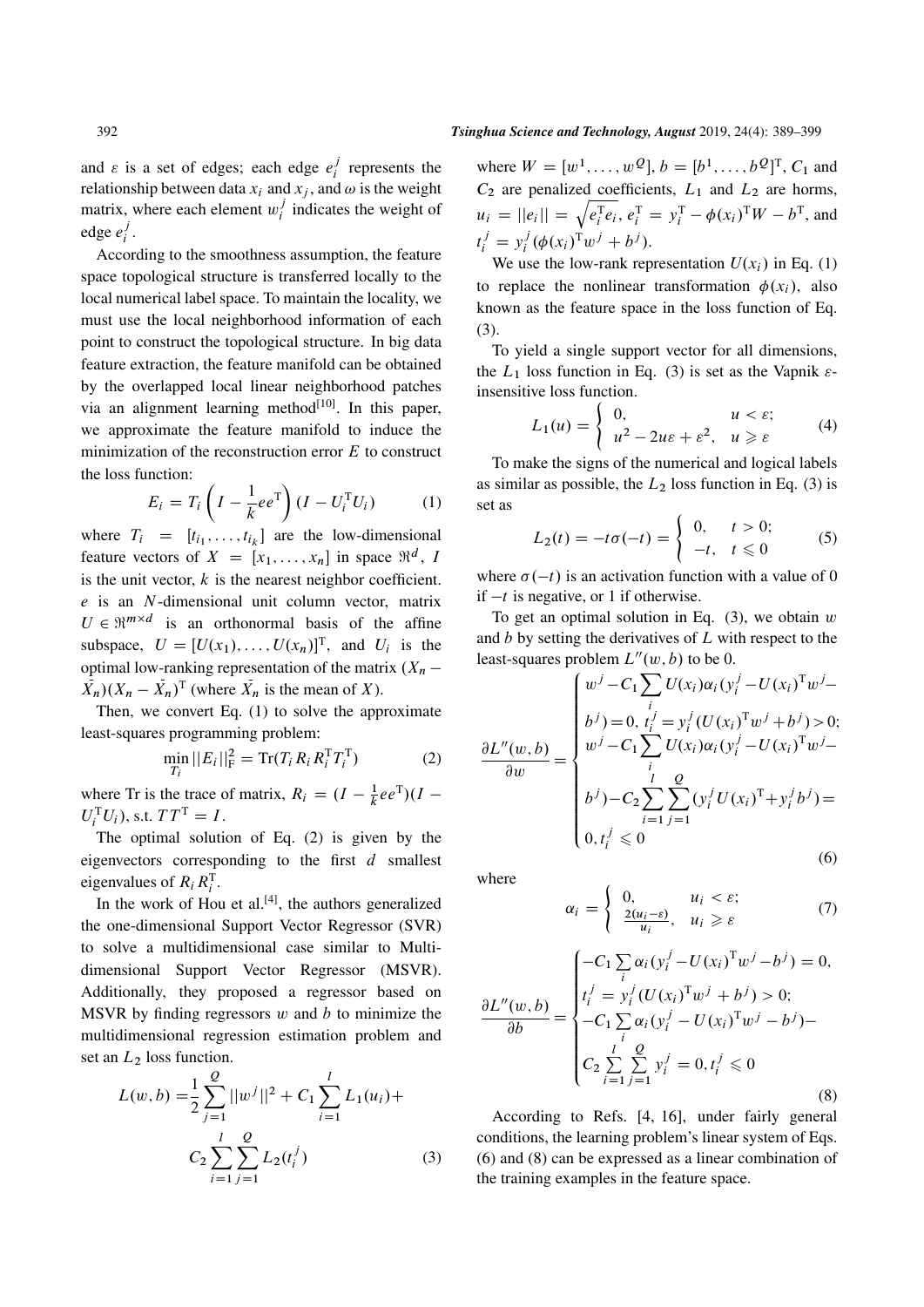$$
\begin{bmatrix}\nC_1 U^{\mathrm{T}} D_{\alpha} U + I & C_1 U^{\mathrm{T}} \alpha \\
C_1 \alpha^{\mathrm{T}} U & C_1 I^{\mathrm{T}} \alpha\n\end{bmatrix}\n\begin{bmatrix}\nw^j \\
b^j\n\end{bmatrix} = \begin{bmatrix}\nC_1 U^{\mathrm{T}} D_{\alpha} y^j + C_2 U^{\mathrm{T}} D_j y^j \\
C_1 \alpha^{\mathrm{T}} y^j + C_2 (\sigma^j)^{\mathrm{T}} y^j\n\end{bmatrix}
$$
\n(9)

where,  $\alpha = [\alpha_1, \dots, \alpha_n]^T$ ,  $(D_\alpha)_i^k = \alpha_i \delta_i^k$ ,  $(D_j)_i^k =$  $\sigma(-t_i^j)$  $i_j^j$ ) $\delta_i^k$ ,  $\delta_i^k$  is Kronecker's delta function.

## 3.2 Constructing kernel space for optimization

A kernel trick can be applied to accommodate nonlinear predictive models. The kernel method is an approach that uses kernel functions to project the original data as an inner product to a high-dimensional eigenspace. The kernel method uses polynomial kernel or inner-product kernel transformations to convert the linear learning algorithms from a linear space to a kernel space, thereby transforming the unclassifiable points in the original linear space to linearly separable points in the kernel space. The kernel method solves the problem of poor separability of nonlinear data and exploits the kernel functions' generalization capability to improve out-ofsample learning ability (that is, the ability to learn outside the sample).

The kernel feature space (the inner product of the transformed vectors, i.e.,  $k(x_i, x_j) = \phi(x_i)^T \phi(x_i)$ is typically used to replace the whole nonlinear mapping<sup>[16]</sup>. In a previous work<sup>[16]</sup>, the predictive model was expressed as a linear combination of the training examples in the feature space.

If we insert this expression into the objective function, Eq. (9) is expressed as follows, where  $K_{ij} =$  $k(x_i, x_j)$  is the kernel matrix.

$$
\begin{bmatrix}\nC_1(K+D_{\alpha}^{-1}) & C_1I \\
C_1\alpha^TK & C_1I^T\alpha\n\end{bmatrix}\n\begin{bmatrix}\nw^j \\
b^j\n\end{bmatrix} =\n\begin{bmatrix}\nC_1U^T D_{\alpha}y^j + C_2U^T D_jy^j \\
C_1\alpha^Ty^j + C_2(\sigma^j)^Ty^j\n\end{bmatrix}
$$
\n(10)

According to our previous work $[17]$ , the following three definitions reformulate the proposed method from the kernel perspective.

**Definition 1.** For a binary function  $k: X \times X \rightarrow \mathbb{R}$ , if there is an inner product space  $(H, k(x, y))$  and mapping  $\Phi: X \to H$ , such that  $k(x, y) = \Phi(x)$ ,  $\Phi(y)$ , then k is known as the kernel function, H is known as the feature space, and  $\Phi$  is known as the feature mapping.

**Definition 2.** Given a kernel function  $k$  and the input  $x_1, \ldots, x_n \in X, n \times n$ -order matrix  $K := (k(x_i, x_j))_{ij}$ is known as k's nuclear matrix with regard to  $x_1, \ldots, x_n$ (or Gram matrix).

**Definition 3.** If the function  $k: X \times X \rightarrow \mathbb{R}$ satisfies a symmetrical characteristic, i.e.,  $k(x, y)$  =  $k(y, x)$ , and for any  $n \in \mathbb{Z}^+, x_1, x_2, \ldots, x_n \in X$ ,  $\alpha_1, \alpha_2, \ldots, \alpha_n \in \mathbf{R}$ , such that  $\sum_{n=1}^n$  $i,\overline{j=1}$  $\alpha_i \alpha_j k(x_i, x_j) \geqslant 0,$ then the function  $k$  is regarded as positive definite, and the corresponding matrix  $K := (k(x_i, x_j))_{ij}$  is known as a positive definite matrix.

The kernel function choice is quite important. The kernel function describes the dataset characteristics. Thus, the kernel matrix is a description of the original dataset characteristics, and can effectively recover the dataset intrinsic nonlinear structure. The kernel matrix specifies the mapping from the original dataset to the feature space, and its decomposition avoids the feature decomposition in the high-dimensional feature space, thereby simplifying the computational complexity.

The kernel matrix is semi-positive definite and meets the conditions of kernel matrices. Therefore, our algorithm can be described in the kernel view given in the following theorem $^{[17]}$ .

**Theorem 1** The matrix  $K$  is a kernel matrix if and only if it is positive definite.

According to Ref. [18], the last step of LTSA is to search the low-dimensional embedding coordinates  $T$ . which can optimally minimize the matrix  $E$ . The cost function is as follows:  $\min_{T_i} ||E_i||_F^2 = \text{Tr}(T_i R_i R_i^T T_i^T).$ We replace part of this cost function with  $M = RR^{T}$ . The original cost function optimization objective is expressed as  $Tr(TMT^{T}).$ 

The coordinates  $T$  minimizing the cost function are the required value of  $d$  dimensional embedding coordinates, i.e., the eigenvectors according to d smallest eigenvalues of matrix  $M$ . In Ref. [18], LTSA kernel matrix is defined as  $K = (\lambda_{\text{max}}I - M)$ , where  $\lambda_{\text{max}}$  is the largest eigenvalue of M. Because M is positive definite, it can be proved that  $K$  is also positive definite; therefore, the kernel matrix condition is satisfied, and the proof process is found in the following theorem<sup>[18]</sup>.

**Theorem 2** When  $M = WW<sup>T</sup>$  is positive definite,  $K$  is also positive definite.

Proof The expression of eigen-decomposition on matrix M is  $TM = T\lambda$ . Multiply both sides by  $T^T$ :  $TMT^{\mathrm{T}} = TT^{\mathrm{T}}\lambda = \lambda$ , and by substituting  $M =$  $\lambda_{\text{max}}I - K$ , we get

$$
T(\lambda_{\max}I - K)T^{T} = \lambda \Rightarrow
$$
  
\n
$$
T\lambda_{\max}IT^{T} - TKT^{T} = \lambda \Rightarrow
$$
  
\n
$$
\lambda_{\max}I - \lambda = TKT^{T}
$$
 (11)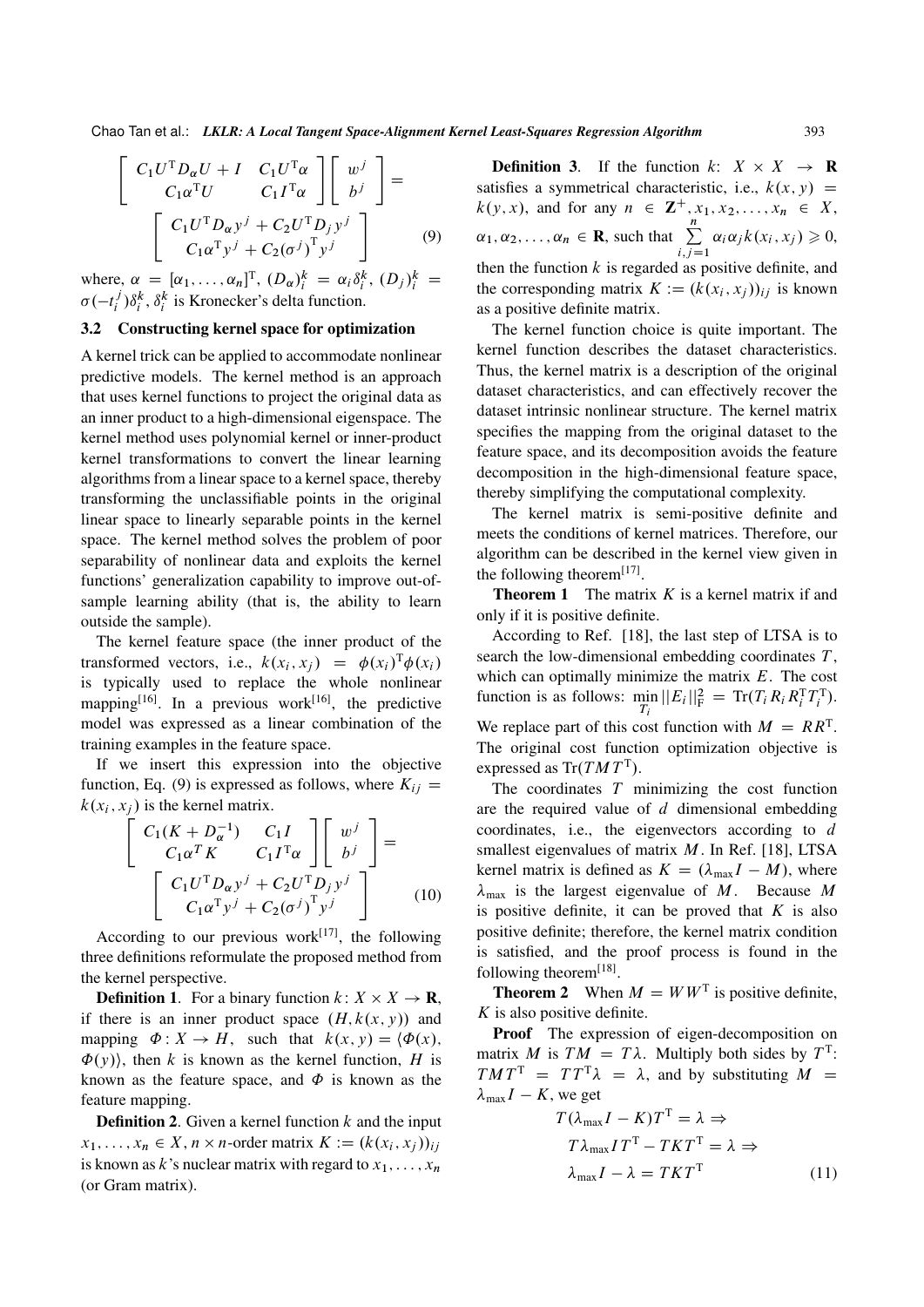Matrix  $M$  is positive definite, and we know  $M$ 's eigenvalue  $\lambda$  is positive by equation  $YM = Y\lambda$ . While  $\lambda_{\text{max}}$  is M's largest eigenvalue, it is positive and  $\lambda_{\text{max}}I$  –  $\lambda > 0$ . As a result, the equation is positive on both sides. Thus,  $K$  is also positive definite, satisfying the kernel matrix condition.

Because the feature manifold's construction process is obtained by aligning local linear neighborhood patches, we can convert the least-squares approach of Eq. (2) by minimizing the reconstruction error (when we approximate the feature manifold), thereby optimizing the nonlinear mapping  $U(\cdot)$  with a kernel function. Then we design the kernel matrix  $K =$  $\lambda_{\text{max}}I - M$  for the original cost function optimization  $\min_{T_i} ||E_i||_{\text{F}}^2 = \text{Tr}(T_i R_i R_i^{\text{T}} T_i^{\text{T}})$  in Eq. (2), where  $M =$  $RR<sup>T</sup>$ . The inner product matrix M satisfies the positive definite constraints. The proof can be found in Ref. [18].

It is important to solve the problem of out-ofsample learning ability in applications such as data classification. Because the kernel function performs well in out-of-sample learning, a linear transformation is introduced in our algorithm. On the other hand, our algorithm works under the assumption that the local tangent space of the input sample point's coordinates can reconstruct the global embedding coordinates' geometric structure. Therefore, the kernel linear transformation introduced in our method can make the feature spaces of original samples guide their label spaces and make both promote each other.

We therefore add a linear transformation to our algorithm's objective function in the kernel framework, using the Lagrange multiplier method to solve the optimization problem and find a linear subspace suitable for classification. This objective function must satisfy the centralization constraint condition.

We bring the linear expression  $T = U<sup>T</sup> X$  into the optimization function in kernel frame min  $Tr(TKT^{T}),$ where  $K = \lambda_{\text{max}}I - M$ ,  $M = RR^{\text{T}} = \sum_{k=1}^{n}$  $\overline{i=1}$  $R_i R_i^{\mathrm{T}},$  $R_i = (I - \frac{1}{k}ee^T)(I - U_i^TU_i)$ . The centralization constraint condition T is  $TT^T = I$ . The optimization function becomes U  $\text{Tr}(U^{\text{T}} X K (U^{\text{T}} X)^{\text{T}}) =$  $\min_{U} \text{Tr}(U^{\text{T}}(X K X^{\text{T}}) U)$ . We rewrite the constraint condition as  $TT^T = U^T X (U^T X)^T = I$ , i.e.,  $U<sup>T</sup> X X<sup>T</sup> U = I$ . The optimization function can be represented as a constrained objective function:

$$
\begin{cases}\n\min_{U} \text{Tr}(U^{\text{T}} X K (U^{\text{T}} X)^{\text{T}}) = \min_{U} \text{Tr}(U^{\text{T}} (X K X^{\text{T}}) U), \\
U^{\text{T}} X X^{\text{T}} U = I\n\end{cases}
$$
\n(12)

We then use a Lagrange multiplier method to solve Eq. (12). We bring the constraint into the optimization function using a Lagrangian multiplier method, construct Eq. (12) as an equation, and differentiate the variable  $U$  and make it equal to 0. We obtain the following expression:

$$
L(U) = U^{T}(X K X^{T}) U + \lambda (I - U^{T} X X^{T} U) \Rightarrow
$$

$$
\frac{\partial L(U)}{\partial U} = 2(X K X^{T}) U - 2\lambda X X^{T} U = 0 \Rightarrow
$$

$$
(X K X^{T}) U = \lambda X X^{T} U \qquad (13)
$$

The problem is now transformed into an eigendecomposition of matrix  $X K X<sup>T</sup>$  to obtain d largest eigenvalues  $\lambda_1, \lambda_2, \ldots, \lambda_d$ , with corresponding eigenvectors  $u_1, u_2, \ldots, u_d$ . From the aforementioned eigen equation (Eq. (13)), we can see that when the matrix U is composed of eigenvectors  $u_1, u_2, \ldots, u_d$ , the objective function  $(Eq. (12))$  will take the minimum value. Therefore, the solutions of the optimization problem (Eq. (12)) are  $u_1, u_2, \ldots, u_d$ .

Using the coefficient matrix  $U$ , we can obtain the low-dimensional output coordinates from the correlation function  $T = U<sup>T</sup> X$  between the previous local coordinates and low-dimensional global coordinates. After obtaining the explicit mapping function, the relevant low-dimensional coordinate of the new point is directly calculated through this expression. This makes our algorithm extremely useful for processing incremental data.

Then, we use the optimal solution direction of Eq. (10) as the descending direction for the optimization approach  $L(w, b)$ , and for solving the next iteration of  $w^{j+1}$  and  $b^{j+1}$ . The label information in the label manifold space is used to guide the unsupervised manifold learning method. At that point, the supervised information in the label manifold space can be used to improve feature extraction accuracy in the manifold space. Finally, the information mutually guides both the feature manifold and label manifold learning, enables them promote each other and accelerate convergence of the algorithm.

The main procedure of the LKLR algorithm is summarized as follows, and the input of the LKLP algorithm is shown in Algorithm 1.

(1) According to Eq. (2),  $R_i$  is constructed as  $R_i =$  $(I - \frac{1}{k}ee^{T})(I - U_i^{T}U_i)$ . Then, we perform eigendecomposition to obtain the eigenvectors corresponding to the first d minimum eigenvalues of  $R_i R_i^T$ , thereby obtaining an optimal solution for Eq. (2).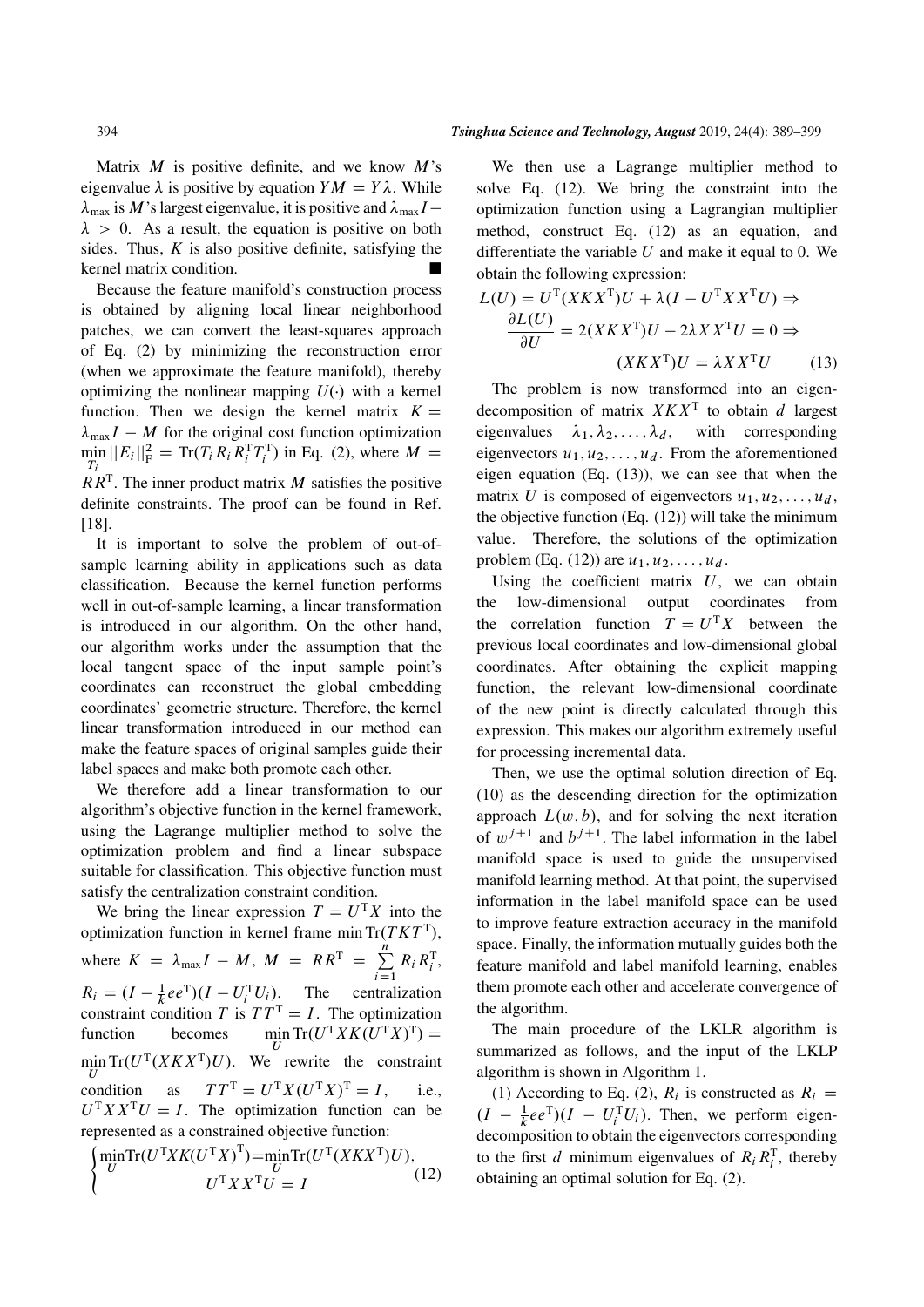| Algorithm 1 |  | <b>LKLR</b> algorithm |
|-------------|--|-----------------------|
|-------------|--|-----------------------|

| <b>Input:</b> $X = [x_1, , x_l, x_{l+1}, , x_N] \in \Re^{d \times N}, X$ |
|--------------------------------------------------------------------------|
| represents $N$ data points, with part of them labeled as possibly        |
| sampled from a $d$ -dimensional manifold.                                |
| <b>Output:</b> $Y$ : the predicted label set for x                       |

(2) Construct the function Eq. (3), where  $W =$  $[w^1, \ldots, w^Q], b = [b^1, \ldots, b^Q]^T, u_i = ||e_i|| =$  $\sqrt{e_i^{\text{T}}e_i}$ ,  $e_i^{\text{T}} = y_i^{\text{T}} - \phi(x_i)^{\text{T}}W - b^{\text{T}}$ . The low-ranking representation  $U(x_i)$  in Eq. (1) is used to replace the nonlinear transformation  $\phi(x_i)$  in the loss function  $L(w, b)$ . w and b are obtained by setting  $L''(w, b)$  to 0, as shown in Eqs.  $(6)$  and  $(8)$ .

(3) Construct the kernel matrix  $K = \lambda_{\text{max}}I - M$ ,  $M = RR^{T}$ , where  $\lambda_{\text{max}}$  is the largest eigenvalue of M. According to the linear expression  $T = U^{\mathrm{T}}X$ , perform eigen-decomposition on the matrix  $X K X<sup>T</sup>$  to obtain the coefficient eigenvectors  $u_1, u_2, \ldots, u_d$ , corresponding to  $d$  largest eigenvalues. The eigenvectors  $u_1, u_2, \ldots, u_d$  replace the coefficient matrix  $U$  in Eq. (10).

(4) The optimal solution direction of objective function Eq. (10) is used as the descending direction for the optimization approach  $L(w, b)$ , and the solution for the next iteration of  $w^{j+1}$  and  $b^{j+1}$  is obtained in the process.

# 3.3 Algorithm convergence and computational complexity

Note that the direction of the optimal solution of Eq. (10) is the descending direction for the optimization of  $L(w, b)$  in Eq. (3); the optimal solution's direction should be an aggregate of descending directions for each component to be estimated. That is, the objective value of Eq. (10) does not increase after each iteration. Thus, algorithm LKLR's objective function is repeated iteratively until a minimization solution is obtained. We therefore conclude that the algorithm is convergent.

The first step of algorithm LKLR is eigendecomposition of  $R_i R_i^{\text{T}}$ , and its computational complexity is  $O(n^2)$ . For the loss function  $L(w, b)$ ,  $L''(w, b)$  is a quadratic approximation from a firstorder Taylor expansion  $L'(w, b)$ , which is a convex function. To obtain  $w$  and  $b$ , we need to solve the least-squares problem  $L''(w, b)$ . The loss function can be extended to multiple dimensions, but being based on an  $L_1$  norm, it needs to account for each dimension independently, which makes the solution's complexity grow linearly with the number of dimensions. Therefore, the computational complexity of the second step of algorithm LKLR is  $O(n)$ . In the third step, a kernel matrix  $K$  is introduced into the objective function Eq. (10). As mentioned above, the direction of the optimal solution of Eq. (10) is used as the descending direction for the optimization of  $L(w, b)$ , and also as the direction of the next iteration of  $w^{j+1}$  and  $b^{j+1}$ . So the third step of algorithm LKLR has an upper bound. Note that the low-ranking matrix U is required to be smaller than  $\min(d, n)$ . In summary, the time complexity of each iteration of algorithm LKLR is  $O(n^2)$ .

#### 4 Experiments

#### 4.1 Experimental setup

#### 4.1.1 Datasets

To compare our algorithm with state-of-the-art MLL algorithms, we selected 10 real multi-label datasets for performance evaluation. Table 1 summarizes the real datasets' detailed features selected from the Mulan website<sup>[19]</sup>. Half of them are regular-sized and half are large-scale; thus, they cover a wide range of multi-

|               |               |      | таріс 1 | Спагасіствися от піши-тарсі цатаясія. |      |          |         |       |         |
|---------------|---------------|------|---------|---------------------------------------|------|----------|---------|-------|---------|
|               | Dataset       | S    | Т       | dim(S)                                | L(S) | LCard(S) | LDen(S) | DL(S) | Domain  |
|               | Emotions      | 415  | 178     | 72                                    | 6    | 1.869    | 0.311   | 27    | Music   |
|               | Medical       | 645  | 333     | 1449                                  | 45   | 1.245    | 0.028   | 94    | Text    |
| Regular-sized | Cal500        | 250  | 252     | 68                                    | 174  | 26.044   | 0.150   | 502   | Music   |
|               | <b>Birds</b>  | 320  | 325     | 260                                   | 19   | 1.014    | 0.053   | 133   | Audio   |
|               | Enron         | 1123 | 579     | 1001                                  | 53   | 3.378    | 0.064   | 753   | Text    |
|               | Yeast         | 1200 | 1217    | 103                                   | 14   | 4.237    | 0.303   | 198   | Biology |
|               | Image         | 1000 | 1000    | 294                                   | 5    | 1.236    | 0.247   | 20    | Image   |
| Large-scale   | Scene         | 1211 | 1196    | 294                                   | 6    | 1.074    | 0.179   | 15    | Image   |
|               | Corel5k       | 2500 | 2500    | 499                                   | 374  | 3.522    | 0.009   | 3175  | Image   |
|               | <b>Bibtex</b> | 3700 | 3695    | 1836                                  | 159  | 2.402    | 0.015   | 2856  | Text    |
|               |               |      |         |                                       |      |          |         |       |         |

Table 1 Characteristics of multi-label datasets.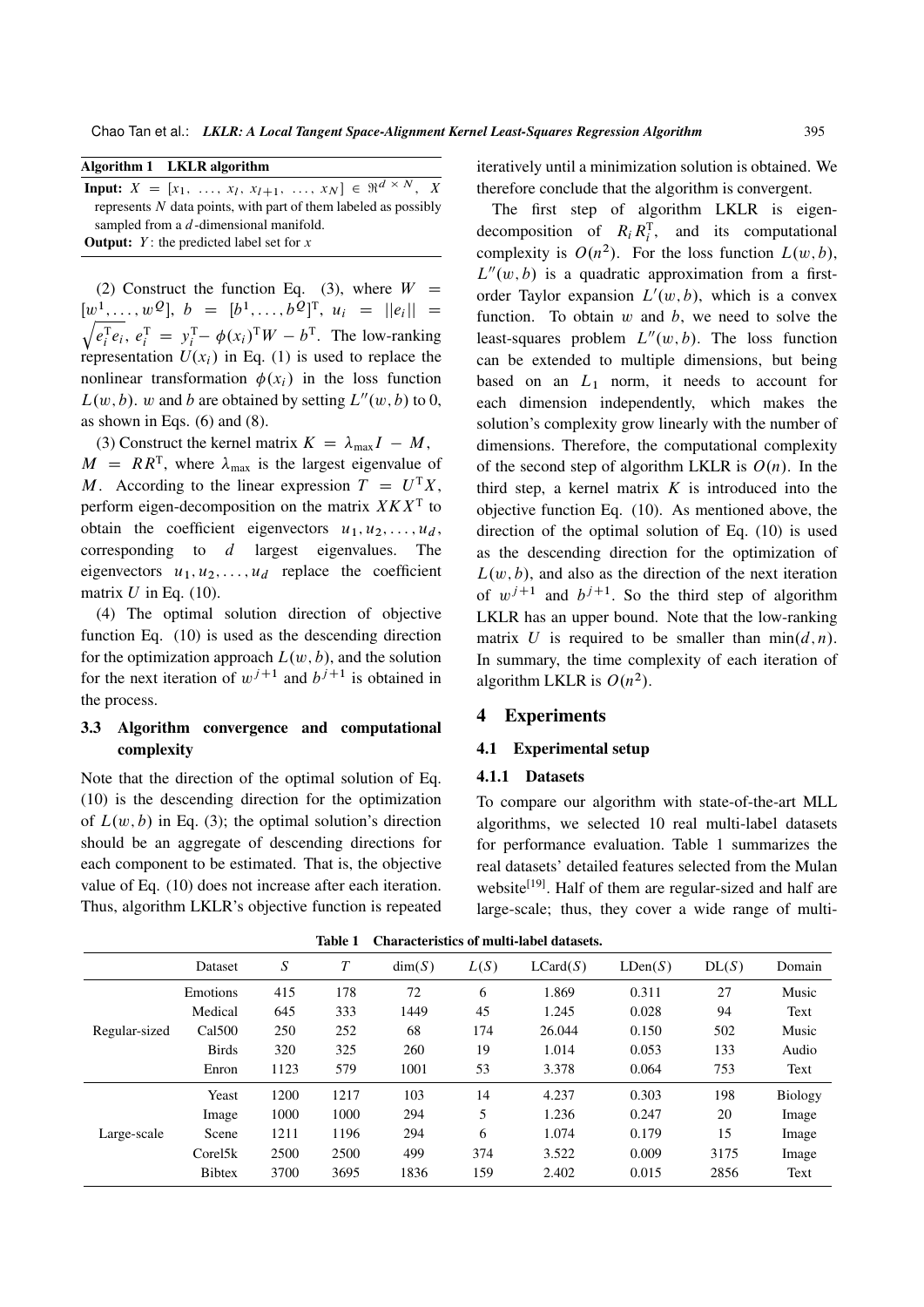label attributes.  $S$  is the number of examples,  $T$  is the number of testing samples,  $dim(S)$  denotes the feature dimensions,  $L(S)$  represents the number of class labels, and  $LCard(S)$  is the label cardinality. Other multi-label statistics include the label density  $LDen(S)$ , distinct label sets  $DL(S)$ , and domain of datasets Domain.

# 4.1.2 Comparing algorithms

We chose four well-established MLL algorithms to compare with LKLR: ML<sup>2[4]</sup>, Multi-Label k-Nearest-Neighbor (ML-kNN)[6], Multi-Label Naive Bayes classifier  $(MLNB)^{[20]}$ , and MLL with Feature-induced labeling information Enrichment  $(MLFE)^{[21]}$ . The number of ML<sup>2</sup>'s neighbors K is set to  $q+1$ , because K must be larger than  $q$  to generate a  $q$ -dimensional space using K vectors. Parameters  $\lambda$ ,  $C_1$ , and  $C_2$  are set to 1, 1, and 10, respectively, according to the work of Hou et  $a^{1[4]}$ 

### 4.1.3 Evaluation metrics

We selected five evaluation metrics that are widely used for MLL: Hamming Loss, Ranking Loss, One-Error, Coverage, and Macro-averaging Accuracy (AUC)<sup>[5]</sup>. For AUC, the larger the value, the better the performance. For the other four metrics, the smaller the values, the better the performance.

### 4.2 Experiment results

Tables 2 and 3 detail the experiment results of LKLR and the compared algorithms. We randomly selected half the examples on each dataset as a training set, and used the other half to form the test set.

The average performance of each dataset was recorded. For each evaluation metric,  $\uparrow$  indicates the larger the better, and  $\downarrow$  means the smaller the better. The tables show the best performance among the five comparison algorithms in boldface.

From the experimental results, we can see that for the regular-sized and large-scale datasets, LKLR ranks first in more than half of the evaluation metrics. This fully validates the effectiveness of LKLR for MLL.

#### 4.3 Time performance comparison

To further illustrate the superiority of LKLR algorithm, the comparison of time performance can be also found in Tables 2 and 3. According to the tables, our algorithm computes effectively and ranks highly when compared to well-established MLL algorithms. Combined with the results of recognition accuracy experiments from the previous section, we ascertain that LKLR performs well

Table 2 Predictive performance of each compared algorithm (mean value) on regular-sized datasets.

| Compared        | Hamming Loss↓         |         |                                |              |        |
|-----------------|-----------------------|---------|--------------------------------|--------------|--------|
| algorithm       | Emotions              | Medical | Cal500                         | <b>Birds</b> | Enron  |
| <b>LKLR</b>     | 0.2378                | 0.0174  | 0.1976                         | 0.1265       | 0.2924 |
| ML <sup>2</sup> | 0.2388                | 0.0114  | 0.1578                         | 0.0636       | 0.0546 |
| ML-kNN          | 0.2706                | 0.0153  | 0.1416                         | 0.0546       | 0.0620 |
| <b>MLNB</b>     | 0.2804                | 0.0339  | 0.1395                         | 0.0779       | 0.1145 |
| <b>MLFE</b>     | 0.2434                | 0.0112  | 0.1549                         | 0.0615       | 0.0543 |
| Compared        |                       |         | Ranking Loss↓                  |              |        |
| algorithm       | Emotions              | Medical | Cal500                         | <b>Birds</b> | Enron  |
| <b>LKLR</b>     | 0.1818                | 0.1415  | 0.4615                         | 0.2084       | 0.3145 |
| ML <sup>2</sup> | 0.2228                | 0.1084  | 0.4721                         | 0.3288       | 0.3210 |
| ML-kNN          | 0.2724                | 0.0540  | 0.1928                         | 0.3070       | 0.1220 |
| <b>MLNB</b>     | 0.2150                | 0.0599  | 0.1927                         | 0.2266       | 0.1768 |
| <b>MLFE</b>     | 0.2061                | 0.0209  | 0.2089                         | 0.3210       | 0.0958 |
| Compared        |                       |         | One-Error $\downarrow$         |              |        |
| algorithm       | Emotions              | Medical | Ca1500                         | <b>Birds</b> | Enron  |
| <b>LKLR</b>     | 0.3333                | 0.3947  | 0.0759                         | 0.8421       | 0.6346 |
| ML <sup>2</sup> | 0.5000                | 0.3421  | 0.0805                         | 0.7895       | 0.6731 |
| ML-kNN          | 0.4213                | 0.2492  | 0.1190                         | 0.7356       | 0.3921 |
| <b>MLNB</b>     | 0.4848                | 0.4234  | 0.1190                         | 0.5517       | 0.5233 |
| <b>MLFE</b>     | 0.3708                | 0.1471  | 0.1984                         | 0.7471       | 0.2608 |
| Compared        | Coverage $\downarrow$ |         |                                |              |        |
| algorithm       | Emotions              | Medical | Cal500                         | <b>Birds</b> | Enron  |
| <b>LKLR</b>     | 0.1483                | 0.5973  | 0.2282                         | 0.2695       | 0.4401 |
| ML <sup>2</sup> | 0.160                 | 0.5236  | 0.2302                         | 0.2836       | 0.4523 |
| ML-kNN          | 0.2247                | 0.3441  | 0.1319                         | 0.3606       | 0.1631 |
| <b>MLNB</b>     | 0.2871                | 0.1925  | 0.1346                         | 0.2695       | 0.2313 |
| <b>MLFE</b>     | 0.1887                | 0.1475  | 0.1354                         | 0.3763       | 0.1495 |
| Compared        |                       |         | Macro-averaging AUC $\uparrow$ |              |        |
| algorithm       | Emotions              | Medical | Cal500                         | Birds        | Enron  |
| LKLR            | 0.8573                | 0.9491  | 0.7388                         | 0.6407       | 0.7512 |
| ML <sup>2</sup> | 0.7764                | 0.8904  | 0.7758                         | 0.6430       | 0.9056 |
| ML-kNN          | 0.7142                | 0.7695  | 0.5054                         | 0.6173       | 0.5512 |
| <b>MLNB</b>     | 0.6807                | 0.5227  | 0.5120                         | 0.6955       | 0.5569 |
| <b>MLFE</b>     | 0.7901                | 0.8745  | 0.5377                         | 0.7047       | 0.6581 |
| Compared        |                       |         | Time $\downarrow$              |              |        |
| algorithm       | Emotions              | Medical | Cal500                         | <b>Birds</b> | Enron  |
| <b>LKLR</b>     | 0.0001                | 0.0156  | 0.0001                         | 0.0001       | 0.1560 |
| ML <sup>2</sup> | 0.0625                | 0.2496  | 0.1404                         | 0.0001       | 0.1716 |
| ML-kNN          | 0.0312                | 0.2184  | 0.2028                         | 0.0468       | 0.4992 |
| <b>MLNB</b>     | 0.8899                | 0.5269  | 0.2186                         | 0.7372       | 0.8964 |
| <b>MLFE</b>     | 0.0312                | 0.2652  | 1.0452                         | 0.1560       | 0.5148 |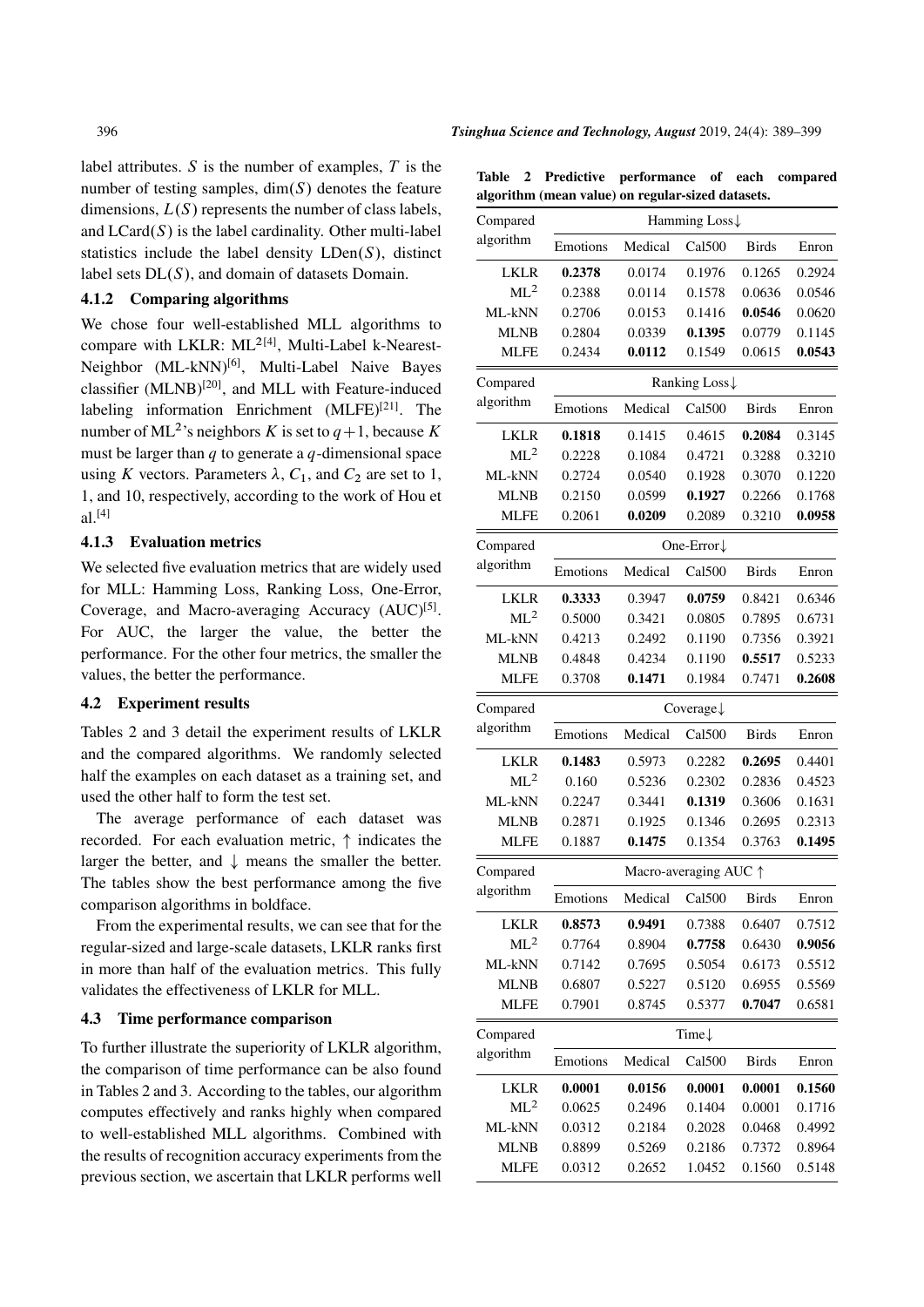|  | Table 3 Predictive performance of each compared |  |  |
|--|-------------------------------------------------|--|--|
|  | algorithm (mean value) on large-scale datasets. |  |  |

| Compared        | Hamming Loss↓ |                       |                   |         |               |  |
|-----------------|---------------|-----------------------|-------------------|---------|---------------|--|
| algorithm       | Yeast         | Image                 | Scene             | Corel5k | <b>Bibtex</b> |  |
| <b>LKLR</b>     | 0.3058        | 0.2054                | 0.1558            | 0.2251  | 0.0921        |  |
| ML <sup>2</sup> | 0.2073        | 0.1642                | 0.0847            | 0.0098  | 0.0126        |  |
| ML-kNN          | 0.1980        | 0.1862                | 0.0989            | 0.0094  | 0.0136        |  |
| <b>MLNB</b>     | 0.2166        | 0.2300                | 0.1299            | 0.0145  | 0.0824        |  |
| <b>MLFE</b>     | 0.2038        | 0.1616                | 0.0903            | 0.0101  | 0.0124        |  |
| Compared        |               |                       | Ranking Loss↓     |         |               |  |
| algorithm       | Yeast         | Image                 | Scene             | Corel5k | <b>Bibtex</b> |  |
| LKLR            | 0.2973        | 0.1372                | 0.0592            | 0.4392  | 0.0914        |  |
| ML <sup>2</sup> | 0.3022        | 0.1467                | 0.0612            | 0.4177  | 0.0897        |  |
| ML-kNN          | 0.1715        | 0.1927                | 0.0931            | 0.2663  | 0.2234        |  |
| <b>MLNB</b>     | 0.2323        | 0.2420                | 0.1124            | 0.1267  | 0.1584        |  |
| MLFE            | 0.1777        | 0.1443                | 0.0713            | 0.3156  | 0.0921        |  |
| Compared        |               |                       | One-Error↓        |         |               |  |
| algorithm       | Yeast         | Image                 | Scene             | Corel5k | <b>Bibtex</b> |  |
| <b>LKLR</b>     | 0.0714        | 0                     | $\bf{0}$          | 0.9390  | 0.3585        |  |
| ML <sup>2</sup> | 0.2857        | 0.20000               | $\theta$          | 0.9360  | 0.3899        |  |
| ML-kNN          | 0.2345        | 0.3600                | 0.2425            | 0.7892  | 0.6225        |  |
| <b>MLNB</b>     | 0.4170        | 0.4390                | 0.2851            | 0.8804  | 0.5876        |  |
| <b>MLFE</b>     | 0.2356        | 0.2680                | 0.2157            | 0.7832  | 0.3710        |  |
| Compared        |               |                       | Coverage↓         |         |               |  |
| algorithm       | Yeast         | Image                 | Scene             | Corel5k | <b>Bibtex</b> |  |
| <b>LKLR</b>     | 0.8690        | 0.9686                | 0.9745            | 0.1813  | 0.2417        |  |
| ML <sup>2</sup> | 0.8749        | 0.9510                | 0.9282            | 0.1827  | 0.2472        |  |
| ML-kNN          | 0.6414        | 1.0420                | 0.5686            | 0.1978  | 0.5723        |  |
| <b>MLNB</b>     | 0.2499        | 1.2450                | 0.6564            | 0.2102  | 0.3819        |  |
| <b>MLFE</b>     | 0.6503        | 0.8410                | 0.4582            | 0.2238  | 0.2586        |  |
| Compared        |               | Macro-averaging AUC \ |                   |         |               |  |
| algorithm       | Yeast         | Image                 | Scene             | Corel5k | <b>Bibtex</b> |  |
| <b>LKLR</b>     | 0.8243        | 0.8573                | 0.9287            | 0.6358  | 0.9044        |  |
| ML <sup>2</sup> | 0.8228        | 0.8555                | 0.9329            | 0.5974  | 0.9261        |  |
| ML-kNN          | 0.6642        | 0.8187                | 0.9108            | 0.5233  | 0.6528        |  |
| <b>MLNB</b>     | 0.6936        | 0.7788                | 0.8993            | 0.3559  | 0.8209        |  |
| <b>MLFE</b>     | 0.6996        | 0.8617                | 0.9385            | 0.5549  | 0.8672        |  |
| Compared        |               |                       | Time $\downarrow$ |         |               |  |
| algorithm       | Yeast         | Image                 | Scene             | Corel5k | Bibtex        |  |
| <b>LKLR</b>     | 0.1404        | 0.0936                | 0.1560            | 1.3572  | 4.4772        |  |
| $ML^2$          | 0.2808        | 0.1248                | 0.1404            | 1.3260  | 4.5864        |  |
| ML-kNN          | 0.5148        | 0.2808                | 0.5928            | 4.1028  | 10.1869       |  |
| <b>MLNB</b>     | 0.4108        | 0.4365                | 0.6040            | 7.0152  | 9.3436        |  |
| <b>MLFE</b>     | 0.4680        | 0.6084                | 0.4056            | 12.4957 | 12.3397       |  |

on average, and is significant in label manifold learning.

#### 4.4 Friedman test and critical difference diagram

To systematically analyze the algorithm relative performance, we use the Friedman test<sup>[22]</sup>. This statistical test compares relative performance among multiple algorithms over a number of datasets. Table 4 summarizes the Friedman statistics  $F_F$  and the corresponding critical values on each evaluation metric. As Table 4 shows, the null hypothesis of indistinguishable performance among the algorithms is rejected at a 0.05 significance level on each evaluation metric. Consequently, the Bonferroni-Dunn test<sup>[22]</sup> is employed as a post hoc test, to show the relative performances of the algorithms. Here, LKLR is treated as the control algorithm. The average rank difference between LKLR and a compared algorithm is calibrated using Critical Difference (CD). Accordingly, the performance between LKLR and a compared algorithm is deemed significantly different if their average ranks differ by at least one CD (CD =  $1.766$ ) in this paper: number of comparing algorithms  $k = 5$ , number of datasets  $N = 10$ ).

Figure 1 illustrates the CD diagrams<sup>[22]</sup> for each evaluation metric and Fig. 2 illustrates the CD diagrams for time complexity, where the average rank of each compared algorithm is marked along the axis (lower ranks to the right). In each subfigure, any compared algorithm whose average rank is within one CD of LKLR interconnects with a thick line. Otherwise, it is considered to have a significantly different performance from LKLR. Based on the experimental results, we make the following observations:

(1) LKLR achieves an optimal average rank in terms of the Macro-averaging AUC evaluation metric (Fig. 1d). Furthermore, LKLR performs second best for all the other evaluation metrics.

(2) LKLR significantly outperforms MLNB for all

Table 4 Friedman statistics  $F_F$ , in terms of each evaluation metric and the critical value at 0.05 significance level (number of comparing algorithms  $k = 5$ , number of datasets  $N = 10$ .

| Evaluation metric   | $F_F$ | Critical value |
|---------------------|-------|----------------|
| <b>Hamming Loss</b> | 9.07  |                |
| <b>Ranking Loss</b> | 1.04  |                |
| One-Error           | 1.60  | 2.498          |
| Coverage            | 0.30  |                |
| Macro-averaging AUC | 17.79 |                |
| Time                | 21.41 |                |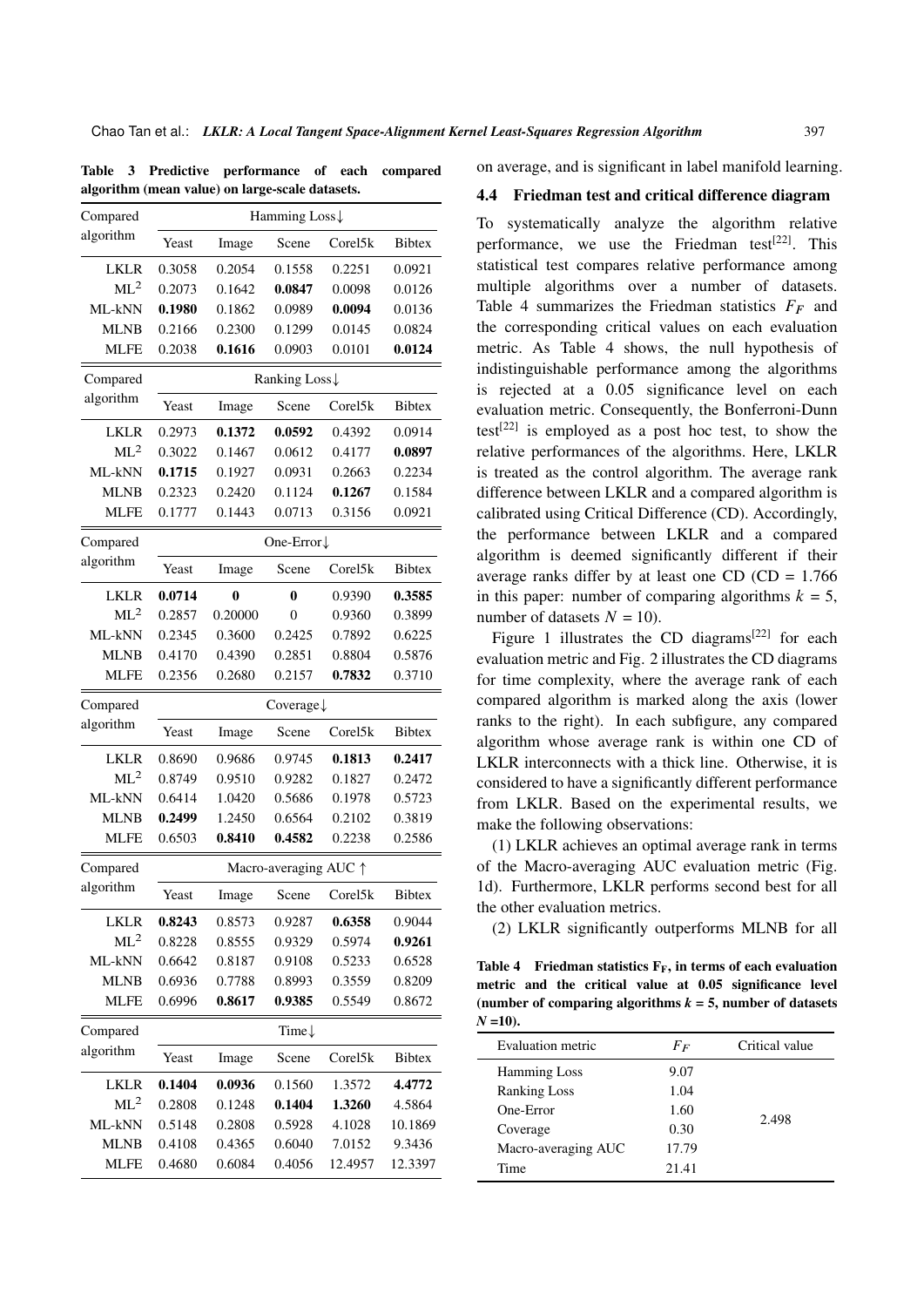

(d) Macro-averaging AUC

Fig. 1 Comparison of LKLR (the control algorithm) with four algorithms based on several evaluation metrics using the Bonferroni-Dunn test. Algorithms not connected with LKLR in the CD diagram are considered to have significantly different performance from the control algorithm  $(CD =$ 1.766 at 0.05 significance level).



Fig. 2 Comparison of LKLR (the control algorithm) with four algorithms on time complexity using the Bonferroni-Dunn test. Algorithms not connected with LKLR in the CD diagram are considered to have significantly different performance from the control algorithm  $(CD = 1.766$  at 0.05 significance level).

the evaluation metrics.

(3) LKLR is comparable to  $ML^2$  in terms of time complexity, and significantly outperforms MLNB, MLFE, and ML-kNN for the time-complexity evaluation metric.

#### 5 Conclusion

The ability to mine and understand data in an automated fashion continues to be an important feature in machine

#### 398 *Tsinghua Science and Technology, August* 2019, 24(4): 389–399

learning. A promising approach to aid such learning is to map instances and then assign labels. Then, according to the smoothness assumption, feature and label manifolds can share a local topological structure. Here, we propose a new approach to study the manifold structure in the Euclidean label space, and exploit a feature-extraction method based on tangent space alignment to guide the label manifold reconstruction while preserving the neighborhood information. Our algorithm, the LKLR method, implemented the reconstruction process. After establishing a learning model for feature extraction in the label space, we used a feature-extraction method of tangent space alignment to guide the reconstruction of label manifolds. Then we used LKLR to realize the reconstruction process. Extensive testing shows that LKLR allows mutual guidance and promotion, and makes great strides in improving multi-label manifold learning in terms of learning accuracy and time complexity.

#### Acknowledgment

This work was supported by the National Natural Science Foundation of China (Nos. 61702270 and 41471371) and the Project funded by China Postdoctoral Science Foundation (No. 2017M621592).

#### **References**

- [1] Z. Q. Wang, J. C. Xin, H. X. Yang, S. Tian, G. Yu, C. R. Xu, and Y. D. Yao, Distributed and weighted extreme learning machine for imbalanced big data learning, *Tsinghua Science and Technology*, vol. 22, no. 2, pp. 160–173, 2017.
- [2] G. Tsoumakas and I. Katakis, Multi-label classification: An overview, *International Journal of Data Warehousing Mining*, vol. 3, no. 3, pp. 1–13, 2007.
- [3] X. Geng, Label distribution learning, *IEEE Transactions on Knowledge and Data Engineering*, vol. 28, no. 7, pp. 1734–1748, 2016.
- [4] P. Hou, X. Geng, and M. L. Zhang, Multi-label manifold learning, in *Proc. 13*th *AAAI Conf. Artificial Intelligence*, Palo Alto, CA, USA, 2016, pp. 1680–1686.
- [5] M. L. Zhang and Z. H. Zhou, A review on multi-label learning algorithms, *IEEE Transactions on Knowledge and Data Engineering*, vol. 26, no. 8, pp. 1819–1837, 2014.
- [6] M. L. Zhang and Z. H. Zhou, ML-KNN: A lazy learning approach to multi-label learning, *Pattern Recognition*, vol. 40, no. 7, pp. 2038–2048, 2007.
- [7] J. Fürnkranz, E. Hüllermeier, E. L. Mencía, and K. Brinker, Multilabel classification via calibrated label ranking, *Machine Learning*, vol. 73, no. 2, pp. 133–153, 2008.
- [8] G. Tsoumakas, I. Katakis, and I. Vlahavas, Random klabelsets for multilabel classification, *IEEE Transactions on Knowledge and Data Engineering*, vol. 23, no. 7, pp. 1079–1089, 2011.
- [9] L. Sun, S. W. Ji, and J. P. Ye, Canonical correlation analysis